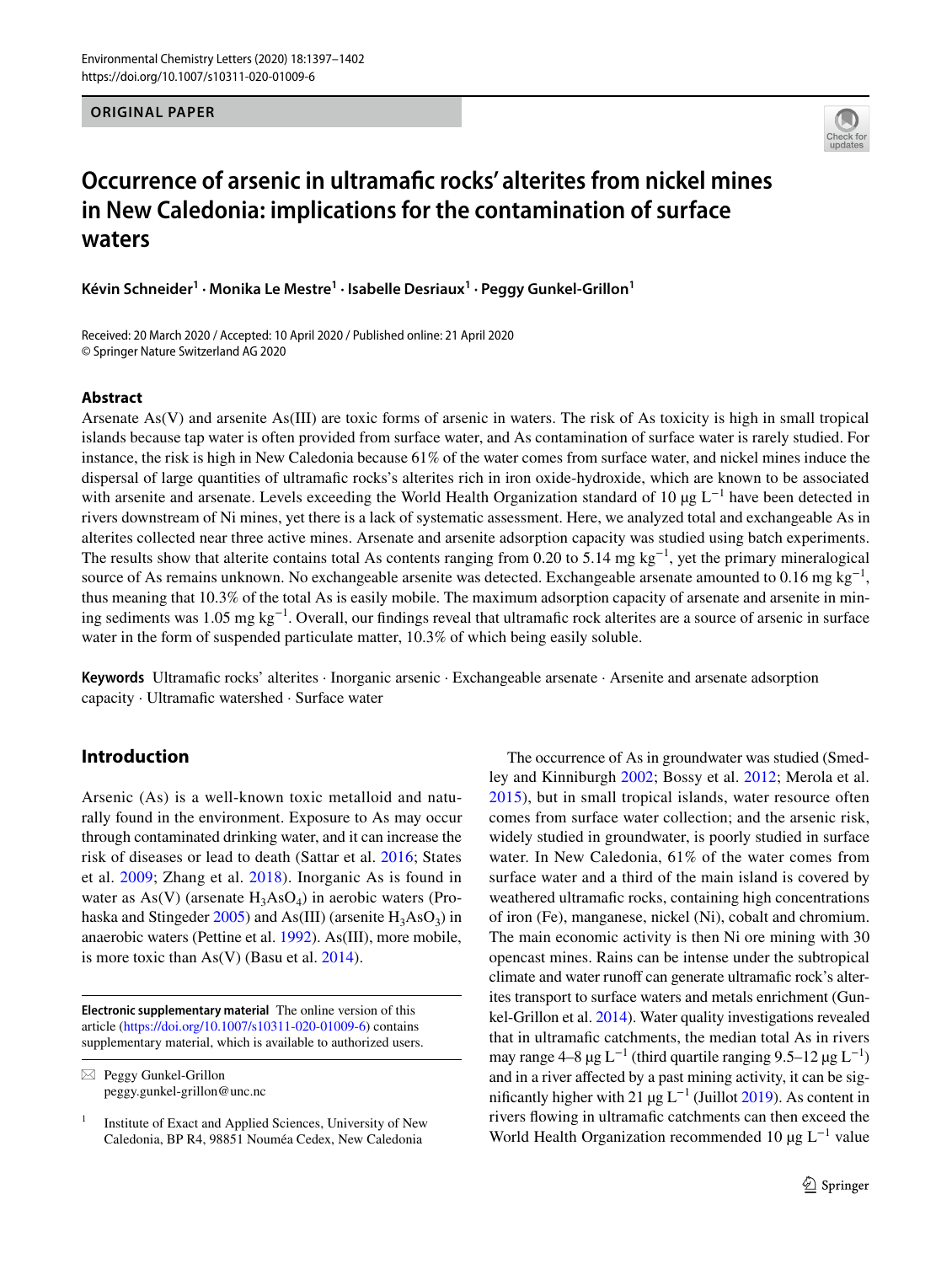and an exacerbated solid transport seems to increase As content in rivers. Alterites are rich in iron oxides and hydroxides and goethite ( $\alpha$ -FeOOH) is the main mineral phase (Becquer et al. [2001\)](#page-5-11). Iron oxides–hydroxides have been recognized as a solid phase source of As, but as pointed out by Seddique et al. [\(2008\)](#page-5-12), they are secondary phases that form during weathering or diagenetic alteration, and in many cases, the primary mineralogical source of As is unknown. Many studies also illustrated the high affinity of  $As(III)$  and  $As(V)$  for pure, natural or modifed iron oxides and hydroxides in order to determine their efficiency to clean water with very high adsorption capacities ranging 0.6–442.8 mg  $g^{-1}$  (Siddiqui and Chaudhry [2017;](#page-5-13) Nguyen and Tran [2020](#page-5-14)). Moreover, As in groundwater can be derived from ultramafic rocks dis-solution (Ryan et al. [2011\)](#page-5-15). These data suggest that massive ultramafc rocks alterites dispersal due, among others, to mining activities should be a source of As to surface waters in laterized ultramafc watershed and pose problems for the surface water quality in New Caledonia and more broadly in small tropical islands.

To test the hypothesis that ultramafic rocks alterites can be a signifcant As source in surface waters, their total arsenic content around Ni-mining sites was analyzed, and their ability to release or adsorb As was also investigated. To the best of our knowledge, this is the frst investigation on arsenic risk associated with potential ultramafc rock's alterites dispersal in ultramafic catchments.

## **Experimental**

#### **Sites description**

The climate of New Caledonia is subtropical with 1700 mm annual rainfall and the mean annual temperature is 25 °C. 33 samples were collected from the top layer 0–10 cm in three diferent mining areas, the Mont Koniambo, Poro and Maï Kouaoua Mines (Fig. [1](#page-1-0)). K1 to K10 and P1 to P10 are mining technosoils. K-C3-A, K-C3-B, K-T, M-3B, M-3C, P-E, P-G and P-H are mining sediments sampled in decanters or on banks of impacted rivers. K-C1, K-C2, K-FA1, M-2 and M-3A are river sands and P-F is beach sand, collected downstream mining sites.

## **Physicochemical parameters of alterites**

Samples were dried at 45 °C. The pH and redox potential were measured in ultrapure water (1/5 mass/volume). pH



<span id="page-1-0"></span>**Fig. 1** Sampling mining site in the North (Mont Koniambo), East (Poro) and South (MKM) in New Caledonia a/opencast mine in Poro, b/mining sediments on the banks of a river downstream off the MKM mine and c/mining sediments dispersal in Talea-Coco river downstream Mont Koniambo mine. As was detected in the three mining sites and with no diference in total mean content or in exchangeable mean As contents in ultramafic rocks' alterites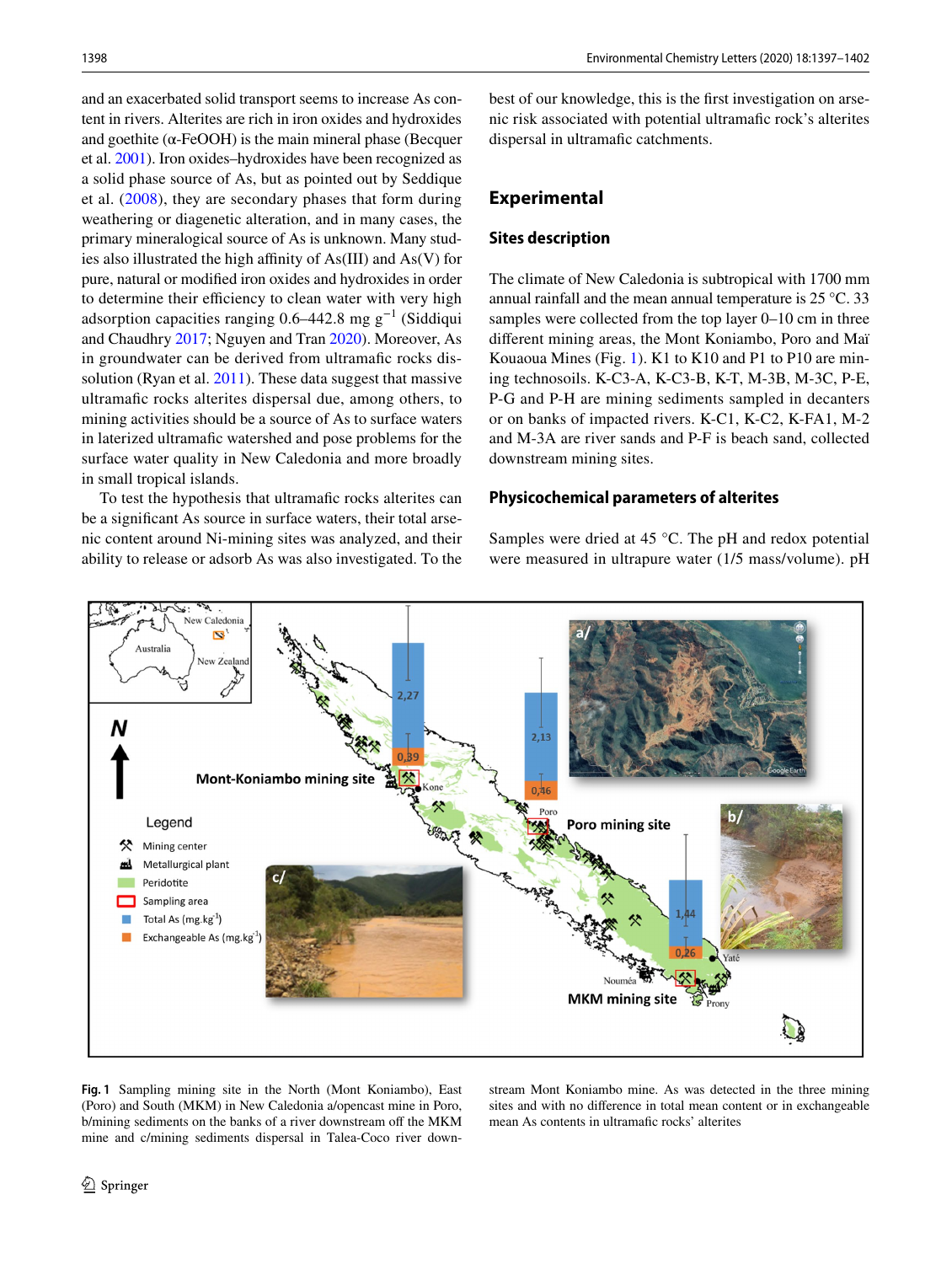<span id="page-2-0"></span>**Table 1** Physicochemical

values are approximately neutral and redox potential ranges 126–274 mV (Table [1\)](#page-2-0). According to potential/pH diagram, As is expected to be As(V).

The particle-size distribution was determined with a Mastersizer S2000 laser particle-size analyzer (Malvern, UK), particle and water refractive indices of 2.9 and 1.33. The median diameter  $(D_{0.5}$  in  $\mu$ m) is the central tendency of the size distribution.

Mineralogical characterization was determined by X-ray diffraction (INEL CPS 120° curved

| <b>Table 1</b> Physicochemical<br>properties of ultramafic rocks'<br>alterites and their total and<br>exchangeable As content | Site | Samples                                         | pH  | $E_{\rm h}$ | $D_{0.5}$<br>$(mV)$ ( $\mu$ m) | Main mineral         | Total As               | Exchangeable As(V)                             |                   |  |  |
|-------------------------------------------------------------------------------------------------------------------------------|------|-------------------------------------------------|-----|-------------|--------------------------------|----------------------|------------------------|------------------------------------------------|-------------------|--|--|
|                                                                                                                               |      |                                                 |     |             |                                | phases               | $(mg kg^{-1})$         | $(mg kg^{-1})$                                 | $(\%)$            |  |  |
|                                                                                                                               |      | Mont Koniambo Mining technosoil                 |     |             |                                |                      |                        |                                                |                   |  |  |
|                                                                                                                               |      | K1                                              | 5.6 | 274         | 32                             | G, H, Q, A           |                        | $2.72 \pm 0.36$ $0.29 \pm 0.04$ $10.6 \pm 1.5$ |                   |  |  |
|                                                                                                                               |      | K2                                              | 6.9 | 169         | 35                             | G, H                 | $5.14 \pm 0.60$ n.a    |                                                |                   |  |  |
|                                                                                                                               |      | K <sub>3</sub>                                  | 7.4 | 141         | 39                             | G, H, Q, L           |                        | $1.06 \pm 0.09$ $0.11 \pm 0.02$ $10.0 \pm 2.3$ |                   |  |  |
|                                                                                                                               |      | K4                                              | 7.1 | 155         | 47                             | G, H, Q, L           |                        | $0.42 \pm 0.08$ $0.14 \pm 0.04$ $33.8 \pm 9.5$ |                   |  |  |
|                                                                                                                               |      | K <sub>5</sub>                                  | 6.9 | 140         | 16                             | G, Q, T, L           |                        | $0.20 \pm 0.02$ $0.16 \pm 0.03$ $78.5 \pm 14$  |                   |  |  |
|                                                                                                                               |      | K <sub>6</sub>                                  | 6.5 | 164         | 32                             | G, Q, T, L           |                        | $1.54 \pm 0.20$ $0.26 \pm 0.05$ $16.8 \pm 3.1$ |                   |  |  |
|                                                                                                                               |      | K7                                              | 7.0 | 242         | 37                             | G, W, L              |                        | $1.93 \pm 0.20$ $0.18 \pm 0.04$ $9.20 \pm 2.2$ |                   |  |  |
|                                                                                                                               |      | K8                                              | 7.1 | 146         | 18                             | G, W, L              |                        | $1.66 \pm 0.54$ $0.13 \pm 0.02$ $7.70 \pm 1.0$ |                   |  |  |
|                                                                                                                               |      | K10                                             | 7.0 | 140         | 25                             | G, Q, W, An          |                        | $0.39 \pm 0.04$ $0.13 \pm 0.03$ $33.3 \pm 6.7$ |                   |  |  |
|                                                                                                                               |      | Mining sediment                                 |     |             |                                |                      |                        |                                                |                   |  |  |
|                                                                                                                               |      | K-C3A                                           | 7.3 | 221         | 4                              | G, Q, W, L, O        |                        | $2.30 \pm 0.33$ $1.19 \pm 0.08$ $51.5 \pm 3.6$ |                   |  |  |
|                                                                                                                               |      | $K-C3B$                                         | 7.4 | 204         | 48                             | G, Q, W, L, O        |                        | $1.91 \pm 0.19$ $0.95 \pm 0.09$ $49.9 \pm 4.6$ |                   |  |  |
|                                                                                                                               |      | $K-T$                                           | 7.3 | 172         | 34                             | G, Q, W, L, O        |                        | $4.29 \pm 0.51$ $0.28 \pm 0.04$ $6.50 \pm 1.0$ |                   |  |  |
|                                                                                                                               |      | River sand                                      |     |             |                                |                      |                        |                                                |                   |  |  |
|                                                                                                                               |      | $K-C1$                                          | 6.8 | 198         | 154                            | G, H, Q, W, L        |                        | $2.42 \pm 0.12$ $0.33 \pm 0.01$ $13.7 \pm 0.4$ |                   |  |  |
|                                                                                                                               |      | $K-C2$                                          | 7.2 | 213         | 907                            | G, H, Q, W, L        |                        | $3.69 \pm 0.24$ $0.19 \pm 0.02$ $5.00 \pm 0.6$ |                   |  |  |
|                                                                                                                               |      | $K$ -FA1                                        | 7.7 | 38          | 941                            | G, Q, L              |                        | $1.81 \pm 0.14$ $0.16 \pm 0.03$ $8.70 \pm 1.6$ |                   |  |  |
|                                                                                                                               | Poro | Mining technosoil                               |     |             |                                |                      |                        |                                                |                   |  |  |
|                                                                                                                               |      | P <sub>1</sub>                                  | 7.0 | 141         | 28                             | G, H, T, An          |                        | $2.80 \pm 0.24$ $0.08 \pm 0.02$ $2.90 \pm 0.8$ |                   |  |  |
|                                                                                                                               |      | P2                                              | 6.7 | 145         | 17                             | G, H, Q, L           |                        | $3.69 \pm 0.99$ $0.24 \pm 0.03$ $6.50 \pm 1.0$ |                   |  |  |
|                                                                                                                               |      | P <sub>3</sub>                                  | 7.0 | 150         | 25                             | G, H, W, L, An       |                        | $0.95 \pm 0.10$ $0.14 \pm 0.02$ $14.4 \pm 2.2$ |                   |  |  |
|                                                                                                                               |      | P4                                              | 7.0 | 147         | 23                             | G                    | $0.53 \pm 0.10$ < 0.01 |                                                |                   |  |  |
|                                                                                                                               |      | P <sub>5</sub>                                  | 6.9 | 162         | 17                             | G, H, A, W, An       | $0.93 \pm 0.10$ < 0.01 |                                                | $\equiv$          |  |  |
|                                                                                                                               |      | P <sub>6</sub>                                  | 7.2 | 148         | 37                             | G, L, An, Al         |                        | $0.23 \pm 0.10$ $0.11 \pm 0.01$ $47.8 \pm 5.2$ |                   |  |  |
|                                                                                                                               |      | P7                                              | 7.0 | 137         | 23                             | G, H, A, W, An       |                        | $0.60 \pm 0.15$ $0.20 \pm 0.02$ $33.3 \pm 3.7$ |                   |  |  |
|                                                                                                                               |      | P8                                              | 7.2 | 141         | 36                             | G, H, W, L           |                        | $1.46 \pm 0.24$ $0.07 \pm 0.02$ $4.60 \pm 1.2$ |                   |  |  |
|                                                                                                                               |      | P <sub>9</sub>                                  | 7.1 | 150         | 25                             | G, H, Q, A, W,<br>An |                        | $1.48 \pm 0.18$ $0.17 \pm 0.02$ $11.4 \pm 1.6$ |                   |  |  |
|                                                                                                                               |      | P10                                             | 7.0 | 145         | 35                             | G, H, Q, W, L        | $0.59 \pm 0.14$ < 0.01 |                                                |                   |  |  |
|                                                                                                                               |      | Mining sediment                                 |     |             |                                |                      |                        |                                                |                   |  |  |
|                                                                                                                               |      | $P-E$                                           | 7.4 | 145         | 52                             | G, Q, T, L           |                        | $4.67 \pm 0.37$ $0.09 \pm 0.01$ $1.90 \pm 0.3$ |                   |  |  |
|                                                                                                                               |      | $P-G$                                           | 7.1 | 189         | 155                            | G, H, Q, W, L        | $1.00 \pm 0.08$ < 0.01 |                                                | $\qquad \qquad -$ |  |  |
|                                                                                                                               |      | $P-H$                                           | 7.3 | 126         | 13                             | G, Q, T              | $0.29\pm0.03~<0.01$    |                                                |                   |  |  |
|                                                                                                                               |      | Beach sand                                      |     |             |                                |                      |                        |                                                |                   |  |  |
|                                                                                                                               |      | $\ensuremath{\mathop{\text{\rm P-F}}\nolimits}$ | 7.6 | 195         | 401                            | G, H, A              |                        | $0.90 \pm 0.14$ $0.61 \pm 0.05$ $67.3 \pm 6.0$ |                   |  |  |
|                                                                                                                               | MKM  | Mining sediment                                 |     |             |                                |                      |                        |                                                |                   |  |  |
|                                                                                                                               |      | $M-3B$                                          | 7.0 | 149         | 12                             | G, M, W, O           |                        | $2.02 \pm 0.19$ $0.46 \pm 0.03$ $22.5 \pm 1.4$ |                   |  |  |
|                                                                                                                               |      | $M-3C$                                          | 7.1 | 147         | 27                             | G, M, W, O           |                        | $1.37 \pm 0.18$ $0.69 \pm 0.06$ $50.4 \pm 4.2$ |                   |  |  |
|                                                                                                                               |      | River sand                                      |     |             |                                |                      |                        |                                                |                   |  |  |
|                                                                                                                               |      | $M-2$                                           | 6.7 | 247         | 8                              | W, C, H, G           |                        | $3.81 \pm 0.32$ $0.10 \pm 0.01$ $2.52 \pm 0.3$ |                   |  |  |
|                                                                                                                               |      | $M-3A$                                          | 7.3 | 136         | 238                            | G, H, W, C, An       |                        | $1.33 \pm 0.11$ $0.56 \pm 0.07$ $43.5 \pm 5.5$ |                   |  |  |

The main mineral phases are *G* Goethite, *H* Hematite, *Q* Quartz, *A* Asbolane, *L* Lizardite, *T* Talc, *W* Willemseite, *An* Antigorite, *O* Orthochrysotile, *Al* Albite, *C* Chromite, *M* Magnetite. n.a for not analyzed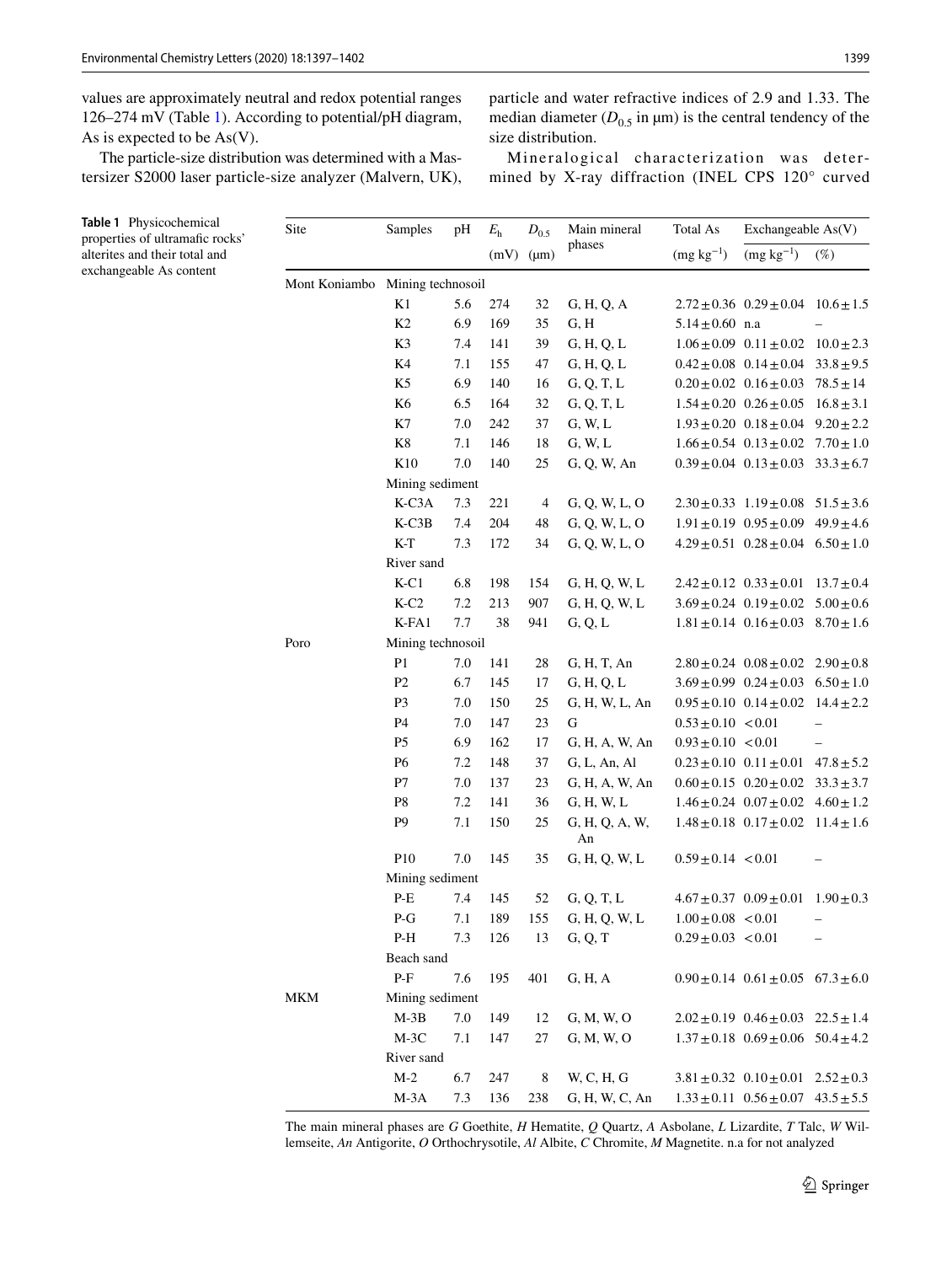position sensitive detector, KαCo). All samples contain iron oxides–hydroxydes and mainly goethite but also others expected mineral phases in ultramafc rocks alterites (Table [1\)](#page-2-0). No As minerals occurring in nature were detected, and As is probably associated with iron oxides–hydroxides secondary phases (Seddique et al. [2008](#page-5-12)).

#### **As content in alterites**

For total As, 0.5 g was digested with aqua regia (HCl 5 mL;  $HNO<sub>3</sub> 1 mL$ ) in a microwave digester (Perkin Elmer—Multiwave 3000). The volume was then adjusted to 25 mL. For exchangeable As, 1 g was extracted with  $KH_2PO_4$  (25 mL, 0.2 M) for 2 h before 10 min centrifugation at 4200 rpm. All reagents are of analytical grade and Milli-Q water from Millipore was used.

#### **As(III) or As(V) adsorption tests on alterites**

Adsorption experiments were performed on few samples previously washed (4 h in  $KH_2PO_4$  0.4 M) in order to remove naturally adsorbed As. Then, 1 g of washed sample was introduced into 25 mL of As(III) or As(V) solutions prepared with As<sub>2</sub>O<sub>3</sub> and H<sub>3</sub>AsO<sub>4</sub> (6–50 µg L<sup>-1</sup>). The solution was agitated for 48 h at pH ranging 6.5–7.3 before As(III) or As(V) analysis remaining in the supernatant. As adsorbed (%) was calculated with As concentration in the solution at initial time ( $C_0$ ,  $\mu$ g L<sup>-1</sup>) and at time *t* ( $C_t$ ,  $\mu$ g L<sup>-1</sup>) (Eq. [1\)](#page-3-0):

As adsorbed(
$$
\% = \frac{C_0 - C_t}{C_0} \times 100
$$
 (1)

The distribution coefficient,  $K_d$  (L kg<sup>-1</sup>) was calculated using Eq.  $(2)$  $(2)$ :

$$
K_d = \frac{\text{As adsorbed at equilibrium (mg kg}^{-1})}{\text{Initial As concentration in solution (mg L}^{-1})}
$$
 (2)

#### **As analysis**

All solutions were filtrated through 0.45 µm acetate filters before analysis. Three references materials (soils Wepal ISE 884, 885 and 961) were used for aqua regia digestion (*n*=1 for ISE 884, *n*=12 for ISE 885 and *n*=3 for ISE 96) and analytical measurements (3 analytical replicates) validation (supplementary material SM1).

Aqua regia digested samples were analyzed by ICP-OES (Varian -730-ES at wavelengths 198.980 nm and 197.198 nm). In alterites, total As contents were below the ICP-OES quantification limit (QL = 100 µg  $L^{-1}$  or 5 mg As  $kg^{-1}$ ) and were then analyzed by voltammetry (Metrohm—884 Professional VA) with a gold microwire

working electrode, scTRACE gold (Metrohm Application Bulletin 416). 2 mL of electrolyte (Sulfamic acid 1 M, Citric acid 0.5 M, KCl 0.45 M) was added to 10 mL of diluted sample solution. For  $As(III + V)$  measurement, the deposition potential is  $-1$  V for 90 s, the sweep potential is  $-0.3$ to 0.2 V with 0.01 V step and a sweep rate of 0.4 V s<sup>-1</sup>. As peak is detected around 81 mV (supplementary material SM2). In order to reduce interferences (interfering peak at −52 mV), samples were diluted 10 times and a cationic exchange resin was added (1 g DOWEX 50WX8 hydrogen form) for excess of metallic ions removal. Due to ICP-OES detection limits, exchangeable As was analyzed by voltammetry, for  $As(III + V)$  and  $As(III)$ . As(III) is measured with a deposition potential at  $-0.5$  V (other parameters being unchanged).  $As(V)$  content is the difference between the two voltammetric measurements. No purifcation step with chelex resin was required. As remaining in the supernatant after As(III) and As(V) adsorption experiments were also analyzed by voltammetry and As(III) possible oxydation or As(V) possible reduction through contact of alterites particles during the adsorption experiments was controlled.

#### **Results and discussion**

In order to see if ultramafic rocks alterites can be a significant source of As in surface waters by their total content and ability to absorb and release As, we studied the total and the exchangeable As content in all samples using aqua regia digestion and monopotassium phosphate leaching. Then, we also studied the adsorption capacity of some samples using batch experiments.

#### <span id="page-3-0"></span>**Total As**

<span id="page-3-1"></span>Total As content ranges 0.20–5.14 mg kg−1 (Table [1](#page-2-0)) (frst quartile, median and third quartile values are, respectively, 0.9; 1.48 and 2.42 mg  $kg^{-1}$ ). No significant difference is noted between the three mining sites for mean total As (Fig. [1\)](#page-1-0) or between mining technosoils and mining sediments collected in the decanters or downstream mining sites. As contents are in agreement with those measured in ultramafc rocks like peridotite, dunite, kimberlite  $(0.03-15.8 \text{ mg kg}^{-1})$ (Smedley and Kinniburgh [2002](#page-5-6)) but in serpentinite, contents can range 19–449 mg kg−1 and it can reach 1104 mg kg−1 in mining contaminated lake sediments or 8000 mg kg<sup>-1</sup> in soils near sulfde deposits (Ryan et al. [2011\)](#page-5-15). As contents in New Caledonian alterites are then rather low in view of literature data and measurements could be made due to the high sensitivity of voltammetric analysis. No high over-concentration in alterites collected in or around mines are fortunately observed, and they do not seem to be highly enriched due to Ni-mining activities, but As is detected in all alterites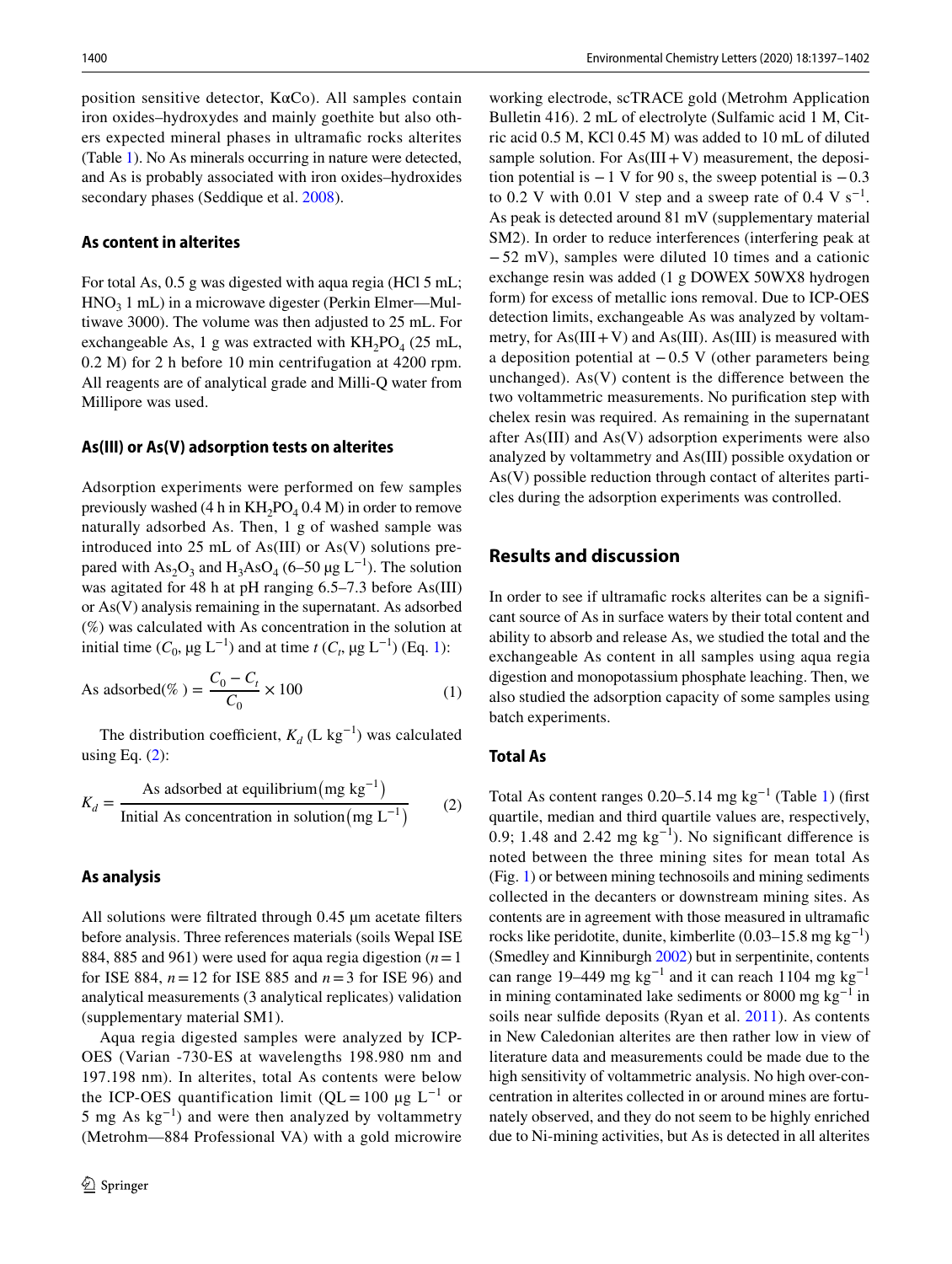and seems then to be systematically present. The systematic presence of arsenic was not expected and ultramafc rock's alterites, if massively dispersed as suspended particulate matter are therefore a signifcant source of particulate As in surface waters.

#### **Exchangeable As**

Exchangeable As represents the fraction that is adsorbed onto the particle surface and that can be mobile *i.e.,* easily soluble. No exchangeable As(III) was detected and mean exchangeable As(V) is 0.25 mg kg<sup>-1</sup> (first quartile, median and third quartile values are, respectively, 0.09; 0.157 and 0.268 mg kg<sup>-1</sup>). High values, above the third quartile are noted for samples K-C1, K-C3, K-T, P-F, M-3A, M3-B and M3-C (0.33–1.19 mg kg<sup>-1</sup>), all collected downstream the mines (Fig. [2\)](#page-4-0). For these displaced materials, a light overconcentration onto alterites' surface is then not excluded, they could have possibly behave as As sink during their course. No relationship could be established between exchangeable As content and the size particle distribution and no signifcant diference is noticed between the three mining sites (Fig. [1](#page-1-0)). Anyway, the proportion of exchangeable As(V) with frst quartile, median and third quartile values being, respectively, 4.2; 10.3 and 33.5% of the total As indicates that if carried as suspended particulate matter, alterites can be a significant source of soluble  $As(V)$  to surface waters.

### **As adsorption tests**

Adsorption reach saturation with 70 to 95% of initial As(III) or As(V) adsorbed, excepted for sample K-C1 adsorbing 100% of initial As(III) (Table [2](#page-4-1)). As(III) as well

<span id="page-4-1"></span>**Table 2** As(III) and As(V) adsorption capacity of three samples (1 g/25 mL)—not calculated because saturation not obtained

| Sample                          | Initial As                      |        | As adsorbed                  |        |                       |  |  |  |
|---------------------------------|---------------------------------|--------|------------------------------|--------|-----------------------|--|--|--|
|                                 | in solution<br>$(\mu g L^{-1})$ | $(\%)$ | $(mg kg^{-1})$ $(mg m^{-2})$ |        | $(L \text{ kg}^{-1})$ |  |  |  |
| K-C1<br>River sand              | $As(III)$ 5                     | 100    | 0.2495                       | 0.0012 |                       |  |  |  |
|                                 | $As(III)$ 13                    | 100    | 0.6381                       | 0.0030 |                       |  |  |  |
|                                 | $As(V)$ 8                       | 83     | 0.4108                       | 0.0020 | 51.4                  |  |  |  |
|                                 | As(V)18                         | 79     | 0.9240                       | 0.0044 | 51.3                  |  |  |  |
| $K-C3A$<br>Mining sedi-<br>ment | $As(III)$ 31                    | 92     | 0.7128                       | 0.0013 | 23.0                  |  |  |  |
|                                 | As(III) 50                      | 85     | 1.0487                       | 0.0019 | 21.0                  |  |  |  |
|                                 | $As(V)$ 17                      | 72     | 0.3054                       | 0.0005 | 18.0                  |  |  |  |
|                                 | $As(V)$ 46                      | 70     | 0.8070                       | 0.0014 | 17.5                  |  |  |  |
| $K-C3B$<br>Mining sedi-<br>ment | As(III) 44                      | 95     | 1.0469                       | 0.0004 | 23.8                  |  |  |  |
|                                 | $As(V)$ 31                      | 88     | 0.6758                       | 0.0003 | 21.8                  |  |  |  |

Ultramafic rock's alterites rich in goethite are effective in adsorbing arsenite and arsenate

as As(V) are highly adsorbed and no signifcant conversion occurred in solution (which does not exclude conversion at the surface of alterites). As(III) and As(V) adsorption onto alterites, ranging 0.0003–0.0044 mg m−2, is in agreement with 0.00061, 0.0041 and 0.055 mg As(V) m<sup>-2</sup> obtained with laterite, goethite and hematite, respectively (Aredes et al.  $2012$ ). As(III) and As(V) partition coefficient for alterites ranges 17.5–51.4 L kg−1 in accordance with 25–200 L kg<sup>-1</sup> for, respectively, natural hematite and goethite (Bowell [1994](#page-5-17)). These adsorption tests revealed that their maximum adsorption capacity for arsenate and arsenite are  $1.05$  mg kg<sup>-1</sup>. Ultramafic rock's alterites rich in goethite are efective in adsorbing arsenite and arsenate confrming that they may be source or sink of As for surface waters.

<span id="page-4-0"></span>**Fig. 2** Exchangeable arsenate detected in ultramafic rocks' alterites collected in or downstream mining sites. Samples with high exchangeable values, greater than the third quartile  $Q_3$ 0.280 mg kg−1 are all collected downstream the mining sites